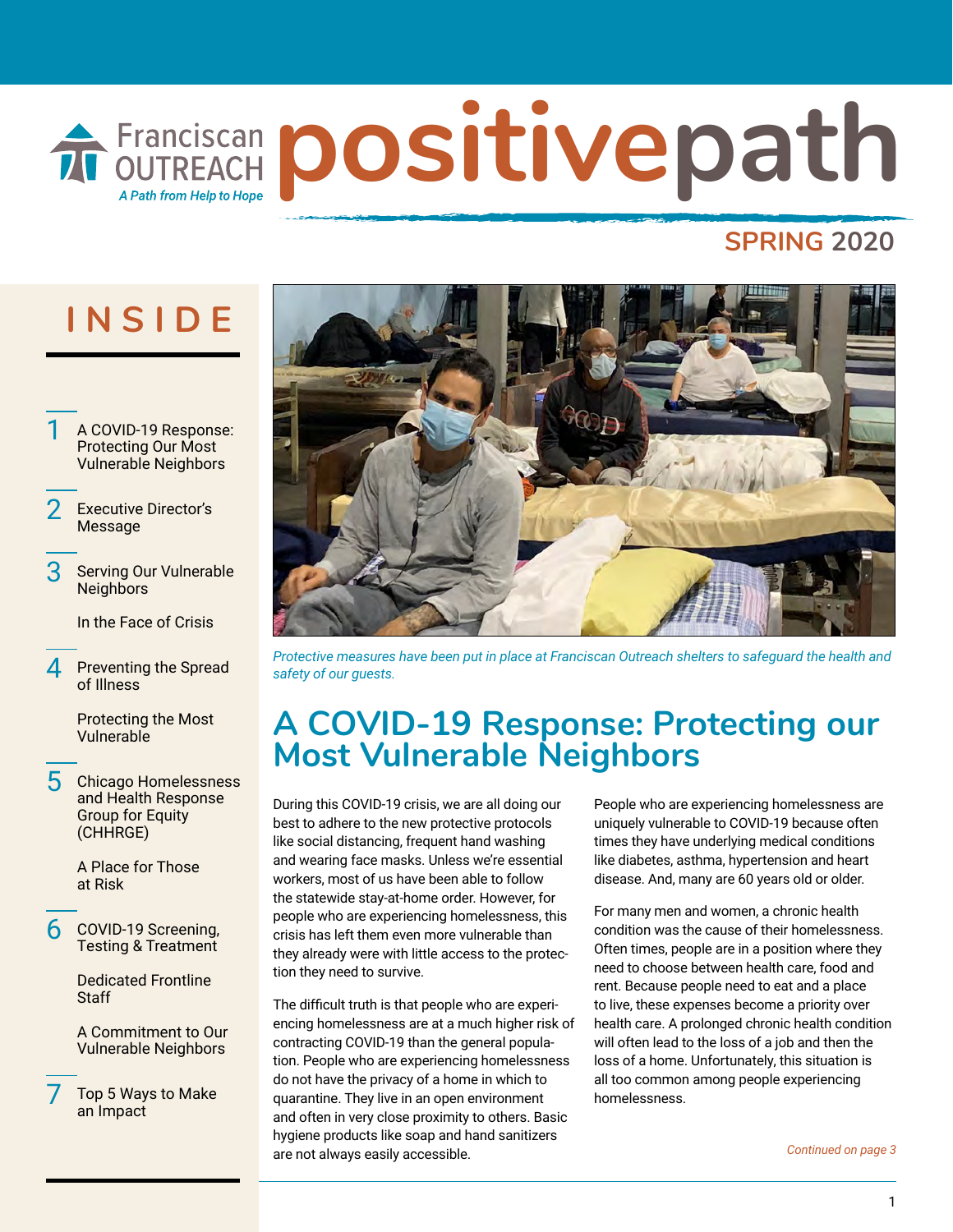<span id="page-1-0"></span>

**A Message from Richard Ducatenzeiler, Executive Director**

#### Dear Friends,

Over the past several months, our world has turned upside down with social distancing and sheltering-in-place becoming all too common parts of our everyday lives. Since the onset of the COVID-19 pandemic, our priorities continue to center around the health and safety of the people we serve, our employees and all those associated with Franciscan Outreach.

We are so grateful for the outpouring of love and support that we have received through financial contributions, donations of much needed supplies and hundreds of cloth face masks stitched by the dedicated hands of dozens of individuals committed to protecting our guests and front line staff. Your response to our call has been nothing short of extraordinary and we are so humbled and encouraged by your generous support.

This Spring Newsletter is entirely focused on our COVID-19 response efforts, including the critical measures we have taken to protect our city's most vulnerable neighbors. Throughout this newsletter, we share how our life-changing work has really become life-saving as many of the men and women we serve each day are at higher risk of illness, like COVID-19, because often times they have underlying medical conditions such as diabetes, asthma, hypertension and heart disease.

We describe how we put protective measures in place to mitigate the risk of illness and transmission, including the decompression of our shelters. By decreasing the capacity across our programs and moving some of our guest over to a local YMCA, we were able to increase social distancing and the protection among the men and women residing at our shelters. In addition to increasing the operational hours at our three existing emergency shelters to 24 hours a day, seven days per week, Franciscan Outreach has been serving as the lead coordinating agency of the 188-bed temporary shelter at the YMCA since mid-March.

One of the most essential partnerships that has significantly grown through this crisis has been with our medical community partners, including Rush University Medical Center, Lawndale Christian Health Center, and Heartland Alliance. We are very proud to be a member of the Chicago Homelessness and Health Response Group for Equity (CHHRGE). See page 5.

This team of homeless service providers and healthcare professionals has been effectively leading the charge to address the

impact of COVID-19 on individuals experiencing homelessness across the city. From what began as initial conversations between Franciscan Outreach and Rush University Medical Center to develop a response to the rapid growing health crisis, quickly evolved into daily calls of a consortium of more than 50 organizations.

When I think about what is happening today during this crisis and how people and communities are coming together to help each other through these extraordinary times, I think about one of Chicago's darkest times. In 1871, the great Chicago fire killed approximately 300 people and burned a little over three square miles of our city into ashes leaving one of every three residents homeless. Within just a few days after the fire, people across the country heard about the destruction and donations and support began to pour in to help with the city's relief efforts.

In April 1872, the City Council passed an ordinance to establish a free Chicago Public Library providing access to books to all Chicagoans and the city began to rewrite its building codes and fire safety standards. Although the fire was devastating and caused so much harm to many people, there was good that came from it as Chicago began to rebuild almost immediately after and from the ashes, created one of the most magnificent cities in the world.

Today, nearly 150 years later, Chicago faces a different type of crisis; we are facing a health crisis on top of a social crisis. At Franciscan Outreach, we believe that everyone deserves a place to call home as well as access to adequate health care.

Through the work and recommendations made from CHRRGE, the city has repurposed a hotel located in the downtown area to serve as shield housing to protect those experiencing homelessness and also at high risk for COVID-19 because of age or medical fragility with the goal of placing them into permanent supportive housing. We also are looking at ways to improve access to health care for individuals residing in shelters by creating standards of care for shelter-based health care (SBC) that will help strengthen the relationships between our guests and health systems.

As the city slowly begins its path toward reopening and recovery from this crisis, we will remain committed to prioritizing the health and safety of our guests and employees. Just like we did over a century ago after the great fire, we too will get through this crisis together and rise again from the ashes to build a better, stronger Chicago.

Stay strong and healthy and remember that we are in this together!

Thank you for standing with Franciscan Outreach and the hundreds of men and women we serve each day.

Gratefully,

Tchard Ducatingul

Richard Ducatenzeiler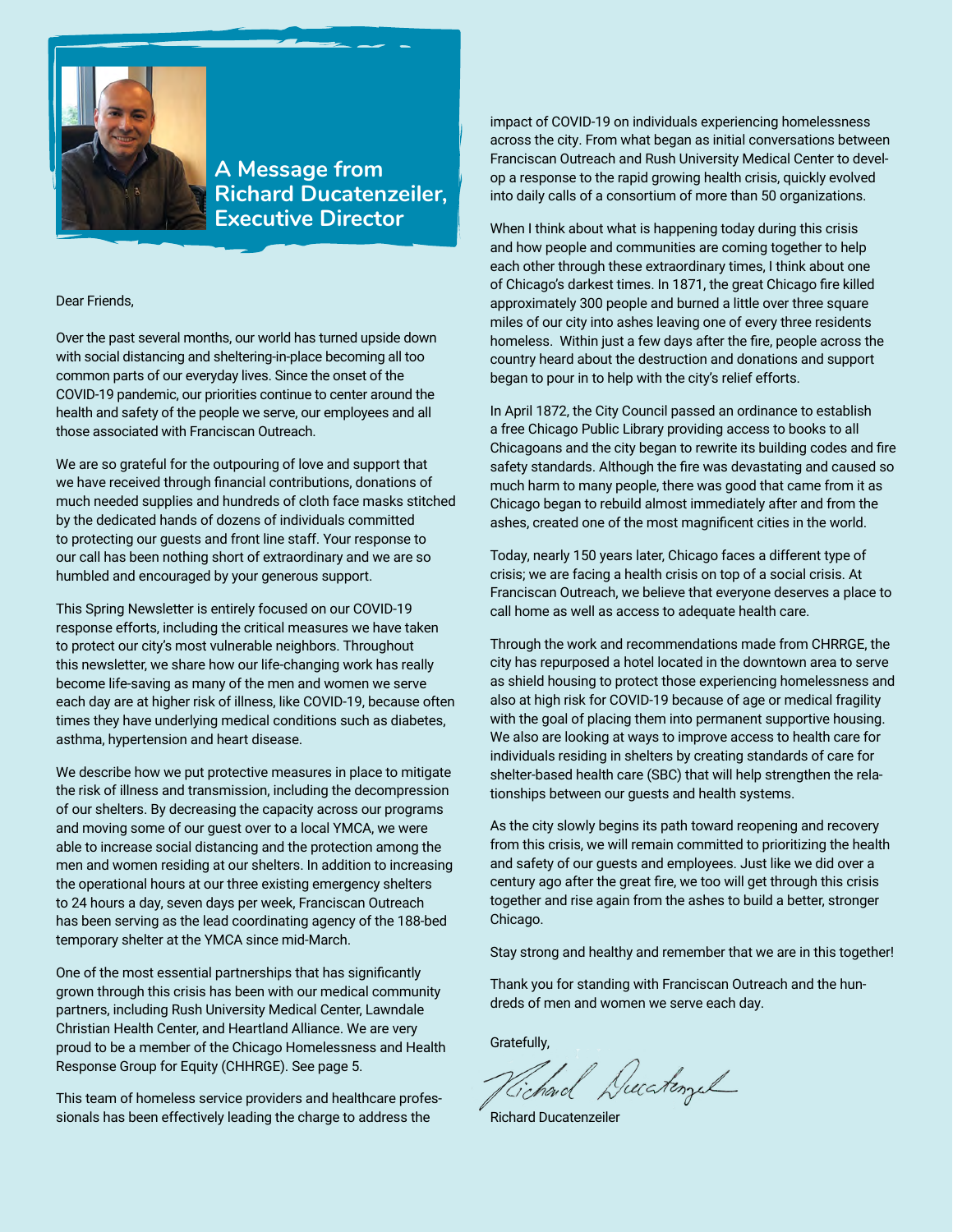<span id="page-2-0"></span>

*Franciscan Outreach shelter guests receive three healthy meals each day.*

### **Serving our Vulnerable Neighbors**

Franciscan Outreach exists as a safety net for men and women who rely on us to provide for their basic needs and who count on us to safeguard them from harm. Throughout the year, we serve more than 4,100 people who are experiencing homelessness through five service sites, including three shelters and two day centers.

Each day, we serve hundreds of men and women who are extremely vulnerable. We provide direct services to ensure that our guests can meet with case managers and support staff to address their immediate and long-term needs. Our three shelters are designed as congregate living facilities, with the bed capacity to serve 382 people each night. We also serve three meals a day. Our guests eat and sleep within close proximity to one another.



*Dorothy Nelson and Mackenzie Trott*

### **A Safe Place to Regain Strength**

In the midst of the COVID-19 crisis, Dorothy Nelson, 72, was riding on buses and sleeping on trains to stay safe. When she finally found Franciscan Outreach, last April, she was exhausted.

"I thought - thank God for a bed. I slept for 12-14 hours straight. They finally had to wake me up," says Dorothy. "I'm slowly getting my strength back. But, to be honest, I'm lost."

Franciscan Outreach is helping Dorothy to regain her strength. She has three healthy meals a day. And, she meets with a doctor from Rush University Medical Center, who monitors her health and screens her for COVID-19.

Dorothy's case manager, Mackenzie Trott, has provided her with her basic needs, such as clothing. She is also helping Dorothy address her long-term needs, such as housing. Mackenzie entered Dorothy into Chicago's Coordinated Entry System (CES) for housing opportunities.

"My case manager is helping me to get what I need. I feel safe. And, I'm treated with respect," says Dorothy.

## **In the Face of Crisis**

As the COVID-19 pandemic spread across the country last February and into March, we knew that if we didn't take immediate action, the result would be catastrophic; causing devastating consequences for the hundreds of people within our care and our employees.

We took a number of proactive steps to put measures in place to protect the health and safety of our guests, employees and all those associated with Franciscan Outreach. It was important to establish systems for education on personal protection and hygiene protocols; rigorous cleaning and disinfecting schedules; guidelines for maintaining six-foot social distances; and procedures for screening and monitoring for signs of illness.

"In the very early days of this crisis, it felt like there was a tornado heading right for us," says Richard Ducatenzeiler, Franciscan Outreach executive director. "We had to act quickly. It was essential that all our employees and guests were equipped with information on personal protection protocols and safety procedures. We met with our guests, gave them information and posted notices throughout our facilities. We also set up weekly staff conference calls to provide everyone with the most up-to-date information and to offer a platform for them to share information and ask questions."

To protect the health and safety of the broader Franciscan Outreach community, we suspended all community volunteer activities and all in-person organization-wide events. Our Full-Time Volunteer Program was also suspended and the young adult volunteers who came to Chicago from Germany to dedicate a year of service to Franciscan Outreach returned home.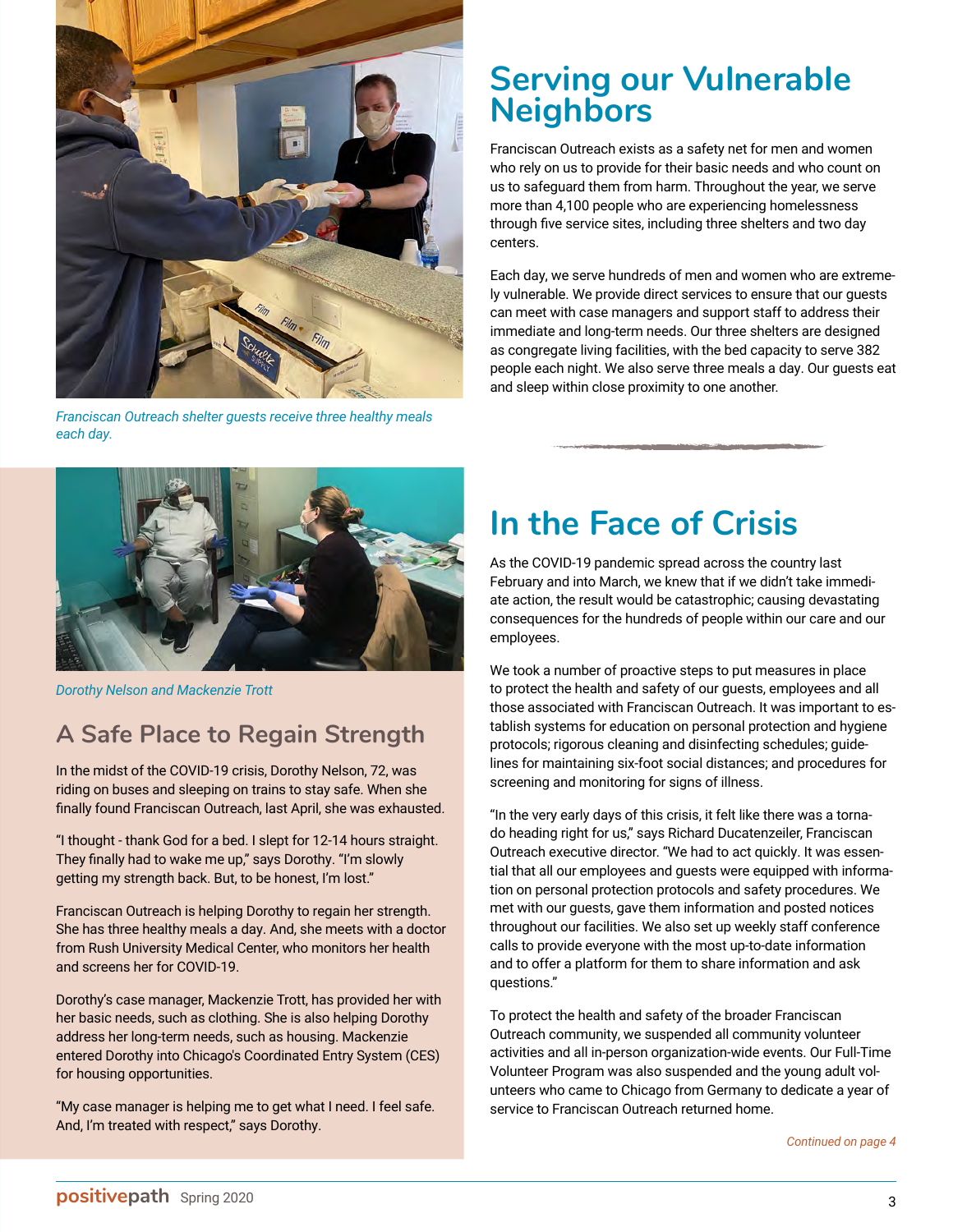### <span id="page-3-0"></span>**Looking to the Future**

Kenesha Williams celebrated her 38th birthday last April during the COVID-19 crisis. She has been staying at Franciscan Outreach's largest shelter in North Lawndale since her last birthday in 2019.



*Rush medical professional and Kenesha Williams*

Difficult times are no stranger to Kenesha. For 10 years, she lived with and cared for her sister who was ill, while also raising her nieces and nephews. When her sister passed away, Kenesha cared for her uncle, who was also ill. After her uncle passed away in 2019, Kenesha had no place to go and ended up becoming homeless.

Kenesha, who has health concerns of her own, sees a physician from Rush University Medical Center at the shelter. "I worry about the sickness that's going around but the doctors are monitoring me," says Kenesha. "I wear a mask every day and I make sure I wash my hands."

Rose Plaza, Kenesha's case manager, says that she has been working with Kenesha on finding a job and housing. "I helped her to develop her resume," says Rose. "I also entered her into CES for housing opportunities."

"I'd like to go back to school and become a secretary. Or, I'd like to be a CNA," says Kenesha.

Thankfully, Rose is helping Kenesha look to the possibilities of the future.

## **Preventing the Spread of Illness**

There was a very real and growing concern about our ability to maintain social distancing and isolation practices for the prevention and spread of illness among the hundreds of guests we serve each day at our three shelters. We were particularly concerned about our guests who are most vulnerable and at greatest risk of contracting the illness.

To address these concerns, we worked under the guidelines of the Chicago Department of Family and Support Services (DFSS) and the Chicago Department of Public Health (CDPH). The decompression of our two largest shelters was critical for the health and safety of our guests. DFSS identified a local YMCA where we were able to transport 145 people, which has allowed us to decrease capacity and increase social distancing in an effort to reduce the spread and transmission of illness at all our shelter locations.

With this additional site, we have been staffing four shelter locations during the COVID-19 crisis. Each shelter is operating twenty-four hours a day, seven days a week. The YMCA has the capacity for 188 and we continue to receive referrals for people to stay there. The YMCA and the Chicago Office of Emergency Management and Communications

(OEMC) has supplied the cots and blankets and the Salvation Army provides all meals for our guests at this new YMCA location. The Greater Chicago Food Depository (GCFD) provides food for our guests who stay at our three other shelter locations. We also receive lunch three days per week from Inspiration Kitchen for guests at our shelter in East Garfield Park.

"With the addition of the YMCA shelter, we're able to ensure that all our shelter guests are sleeping, eating and receiving daily support services at a safe six-foot distance from one other," says Luwana Johnson, director of Franciscan Outreach's Shelter Operations.

*Franciscan Outreach operates a temporary YMCA shelter serving 188 guests.*



## **Protecting the Most Vulnerable**

Although the increase in our shelter operations allowed for greater social distancing, it also increased our concern as to our ability to maintain the health and safety of the men and women within our care who are most at risk of contracting COVID-19. We reached out to our community partners, including Rush University Medical Center and Lawndale Christian Health Center to help us address the urgent needs of our most vulnerable guests.

Rush, which operates an onsite health clinic at our largest shelter in North Lawndale, has been instrumental in providing education and training to our staff on how to identify and respond to signs of illness. They implemented a nightly on-call service, staffed by Rush physicians and clinicians, to answer any questions from Franciscan Outreach staff concerning our guests' health. They've also been providing medical supplies and personal protective equipment, including face masks for Franciscan Outreach staff and guests.



*Guests are screened for symptoms of COVID-19.*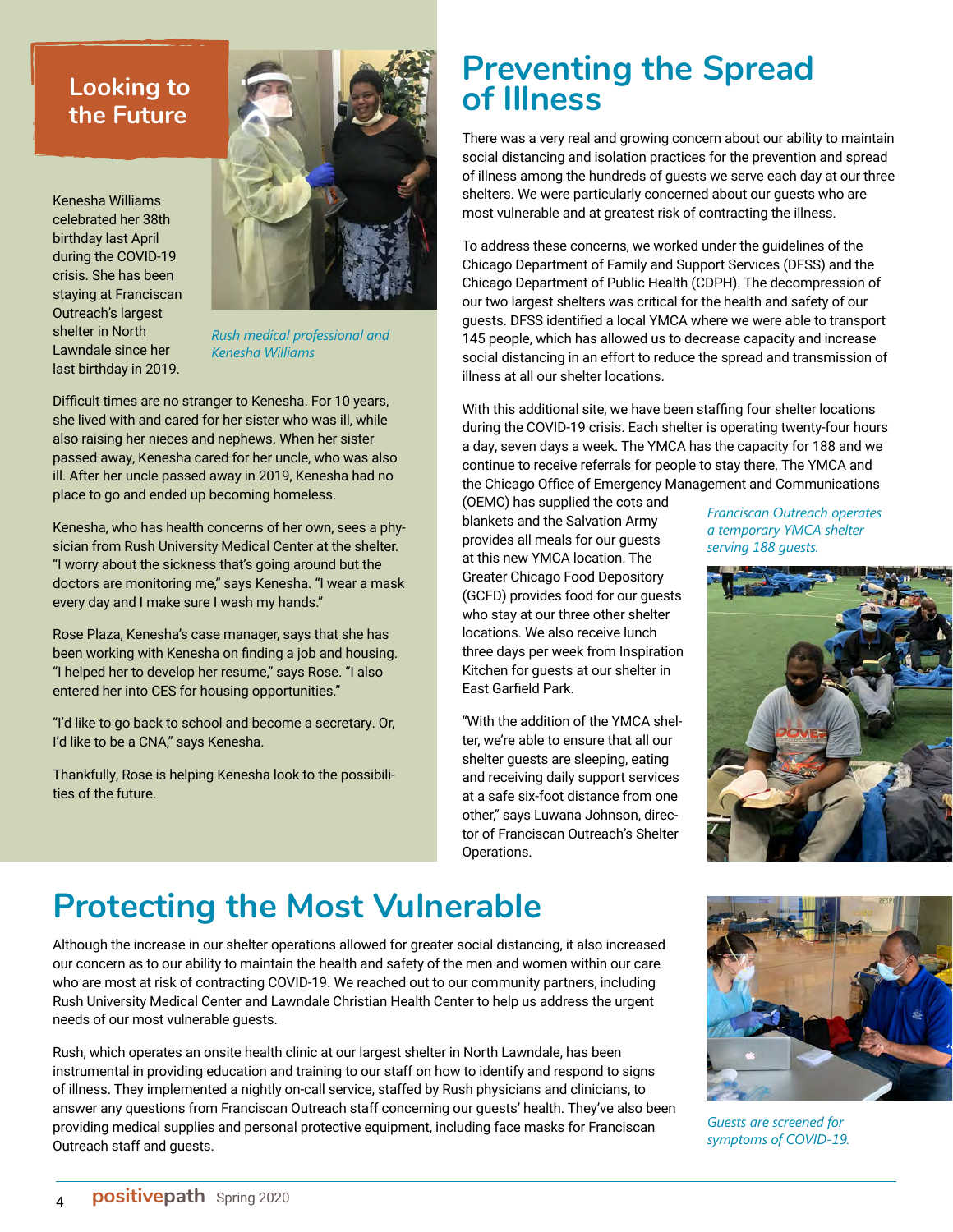## <span id="page-4-0"></span>**Chicago Homelessness and Health Response Group for Equity (CHHRGE)**

In early March, Richard Ducatenzeiler began scheduling daily morning calls with Rush physicians, Dr. David Ansell and Dr. Steven Rothschild, and Lawndale Christian Health Center physician, Dr. Thomas Huggett, to gain expert medical advice. The physicians have provided guidance on how to put protective measures in place to minimize the risk of infection and transmission of COVID-19.

These morning calls have provided best practice recommendations from leading medical professionals in the field. Soon, other medical professionals, homeless service providers, human service agencies, representatives from DFSS and CDPH joined the calls. All participants on the calls are welcome to share their insights on effective

methods for screening, monitoring and managing COVID-19 among people experiencing homelessness. This group has evolved to include more than 50 people from a variety of professions, and is now known as the Chicago Homelessness and Health Response Group for Equity (CHHRGE).

"The West Side COVID-19 response group, CHHRGE, has become a critical consortium of medical experts and valued professionals from across the city who have joined together for a common purpose – to identify and implement best practices in the guard against COVID-19 transmission among people experiencing homelessness," says Richard Ducatenzeiler.



### **White Paper: COVID-19 Response Lessons Learned**

**The Chicago Homelessness and Health Response Group for Equity (CHHRGE) produced a white paper to share lessons learned and resources developed by a team of healthcare professionals and homeless service providers who convened in March 2020 to address the impact of COVID-19 on the health of people experiencing homelessness in Chicago. Read the full white paper at [www.franoutreach.org/resources.](http://www.franoutreach.org/resources)**

## **A Place for Those at Risk**

The City of Chicago was able to secure two local hotels for people who are experiencing homelessness and at high risk of contracting the illness. Dr. Thomas Huggett and his medical team from Lawndale Christian Health Center helped to convert one of the hotels into a shelter for 174 individuals who are at risk because they are over age 60 or 55 with underlying medical conditions. Dr. Huggett has a room at the hotel where he now lives and works so he can manage his medical team and monitor the health of those who are staying there.

Dr. Huggett and his medical team work with Franciscan Outreach to identify shelter guests who are at high risk of contracting COVID-19. If guests are at risk, they are invited to stay at the hotel. They are provided transportation to the hotel, where they must stay in their rooms to self-isolate. They receive three meals a day and any necessary medication.

Dr. Huggett and his work with Franciscan Outreach were featured in the *Wall Street Journal* article "Homelessness and Coronavirus: A Day in the Life of a Doctor Treating the Vulnerable" and a video. See the article and video at [www.franoutreach.org/in-the-news.](http://www.franoutreach.org/in-the-news)



### **From Lower Wacker to Lower West Side**



Cory Robertson lived outside in an encampment under Lower Wacker Drive until April 30, 2020 when he was

*Cory Robertson and Rebecca Carter*

referred to Franciscan Outreach. Since then, he has stayed at the Franciscan Outreach shelter in the Pilsen community on Chicago's Lower West Side.

Cory is grateful to be in a place where he feels secure. "They have been trying really hard to keep everyone safe and healthy," says Cory. "We have to fill out a little survey on how we're feeling, if we have a fever or cough. Then they take our temperature and write it down each day."

Rebecca Carter is Cory's case manager. She is helping him to access the resources he needs to gain stability in his life, such as an ID and Medicaid. She also makes sure that Cory has everything he needs to remain healthy.

"Everyone is required to wear a face mask in the shelter and when they go out," says Rebecca. "Guests are washing their hands more frequently." "Every day, guests are screened for symptoms of COVID-19. If people are experiencing symptoms, we have an isolation room where they can go."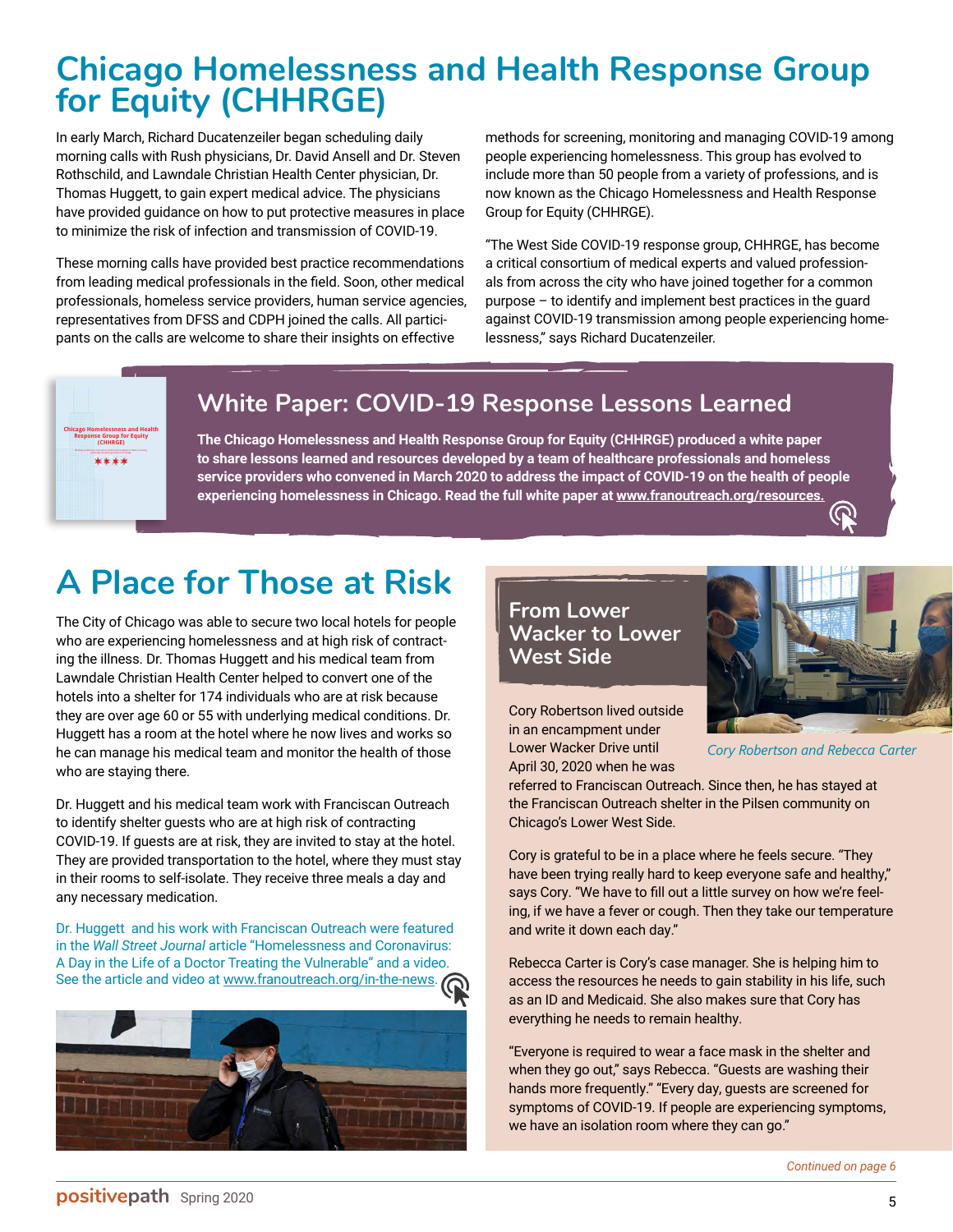<span id="page-5-0"></span>

*Guests are screened, monitored and tested for COVID-19.*

### **COVID-19 Screening, Testing & Treatment**

Dr. Steven Rothschild and the Rush medical team work side by side with Franciscan Outreach's staff at our shelter locations to screen guests for signs of COVID-19. Each day, shelter guests have their temperatures taken and are screened for symptoms of the illness. If guests have symptoms of COVID-19, they are isolated in a separate room. As soon as COVID-19 testing became available, all Franciscan Outreach guests and direct service staff were tested and they continue to be tested as concerns arise.

Franciscan Outreach guests, who test positive for COVID-19, are taken to one of two isolation centers, including A Safe Haven, where Rush provides the intake and medical support, and the South Side Respite Center, a YMCA, where Cook County Health provides the medical coordination. If people are severely ill, they're taken to the emergency room of a local hospital.

Lawndale Christian Health Center has started offering COVID-19 testing through a mobile testing unit. Medical professionals operate the testing device from a van. They're able to test shelter guests and run the test through the mobile unit, which can provide the results within 30 minutes.

"This mobile testing unit is a tremendous help in protecting our guests against COVID-19. If we can test people right away and reduce the spread of the infection, that will help us save lives," says Luwana Johnson.

## **Dedicated Frontline Staff**

During these critical days of the crisis, Franciscan Outreach's dedicated frontline staff has been working tirelessly to provide care and support to hundreds of extremely vulnerable men and women each day. At the same time that our frontline staff is screening individuals for COVID-19, they are also helping guests to navigate through this crisis.

Franciscan Outreach case managers continue to meet regularly with guests at our shelters and at our Day Program in East Garfield Park. They meet with guests either in person, wearing personal protective equipment, or via phone. Now, more than ever, our guests need guidance and support to address the many overwhelming challenges they face.

Although it's difficult during this crisis, case managers work oneon-one with guests to help them identify the root causes of their homelessness, set goals and address long-standing life issues so they can get the assistance they need to gain stability and prepare to move into housing. Case managers connect guests with the resources and benefits they need but are unable to access on their own. With the assistance from case managers, guests can access: identification documentation; Social Security benefits; public aid resources; veterans' benefits; employment opportunities; health care; mental health counseling; substance use disorder treatment; legal aid; and more.

Case managers continue to provide guests with the assistance they need so they can transition into permanent housing. They help guests access the required documentation and they enter them into Chicago's Coordinated Entry System (CES). CES is a centralized system, required by the U.S. Department of Housing and Urban Development (HUD), to help the most vulnerable individuals in our community connect to the housing and services they need.

"Our case managers are doing a phenomenal job meeting the critical needs of our guests during this crisis. All of our case managers have been trained in trauma-informed care, which is vital every day but even more during a time when all of society is experiencing so much anxiety. Throughout this crisis, our guests have been worried about what will happen to them, and the presence of a friendly face, especially someone who can make sure their needs are met, can make people feel so much more secure," says Abbie Beato, director of the Franciscan Outreach Case Management Program.

### **A Commitment to Our Vulnerable Neighbors**

The COVID-19 crisis continues to be a major threat to all of us, but it remains most hostile toward those who are most vulnerable. Franciscan Outreach is dedicated to protecting our most vulnerable neighbors. With the unwavering commitment from our staff, board of directors, community partners and all those who support Franciscan Outreach, we will continue to do everything we can to ensure the health and safety of the hundreds of men and women we serve each day.



*Franciscan Outreach exists as a safety net for those in need.*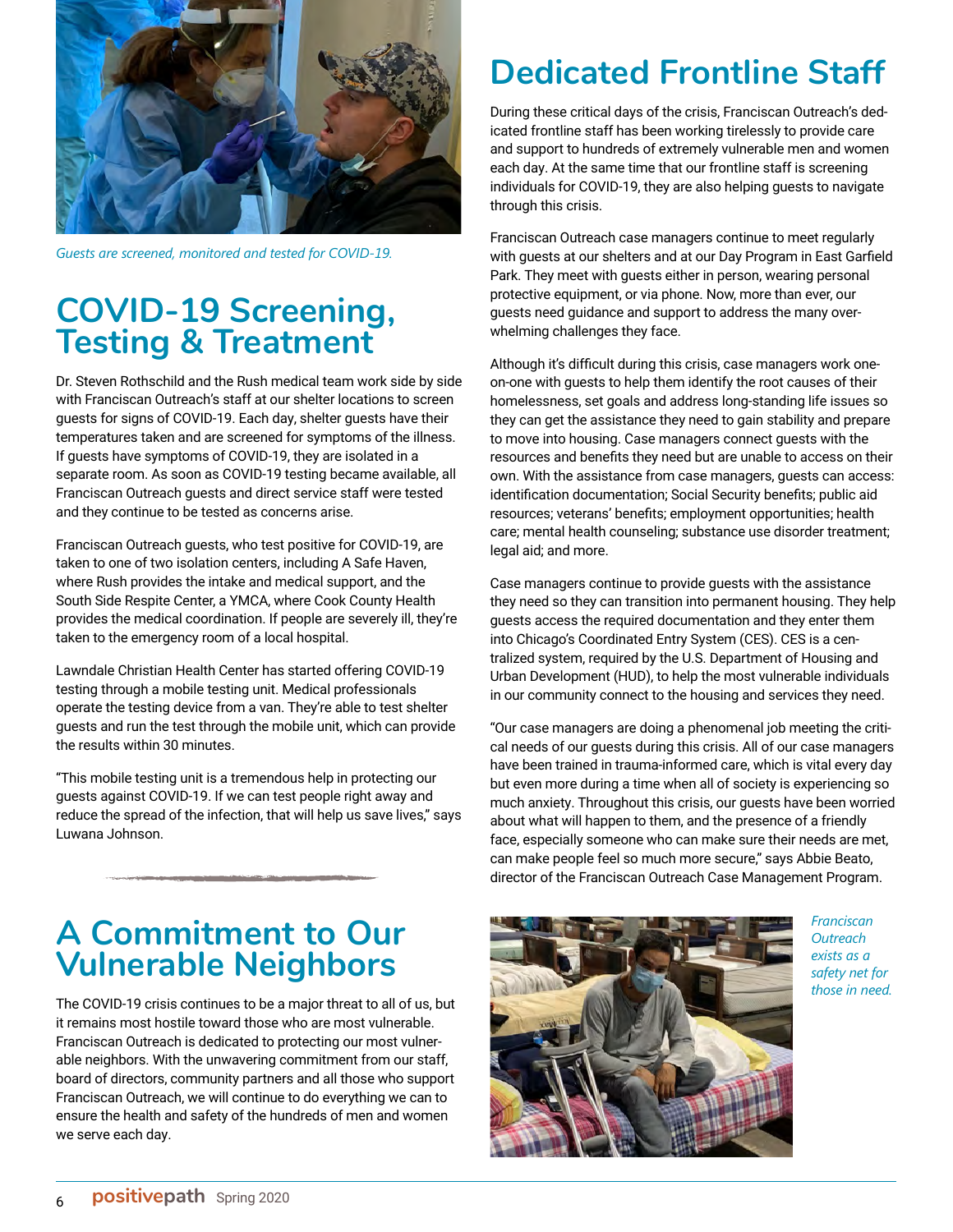### <span id="page-6-0"></span>**MAKE A LIFE-CHANGING IMPACT**

Franciscan Outreach is deeply grateful to all our generous supporters who are standing with us during this time of tremendous need by providing critical support to the hundreds of men and women we serve each day who are experiencing homelessness.

Please join us in protecting our city's most vulnerable residents. We serve our guests 24 hours a day, seven days a week. Our frontline staff are providing for the needs of our shelter guests, while also trying to protect their health and safety.

At Franciscan Outreach, our guests have a safe place to sleep each night, three meals a day and access to case management services. They are also screened and monitored daily for COVID-19.

With each day that passes during this crisis, our concern for the health and safety of the people we serve increases. We're doing everything we can to protect our neighbors in need but we need help.

There are a number of ways that you can help Franciscan Outreach provide relief to men and women experiencing homelessness during this crisis. Below are the top five ways you can make a meaningful impact.

## **Top 5 Ways to Make an Impact**

Thank you for standing with Franciscan Outreach during this COVID-19 crisis. With your help, we can continue to protect the health and safety of our city's most vulnerable residents.



#### **MAKE A DONATION**

**A donation to Franciscan Outreach will provide meals, shelter and critical resources that will protect the health and safety of those we serve each day. You can make a contribution by using the enclosed envelope or online [at: www.franoutreach.org/](http://www.franoutreach.org/donate-funds) donate-funds.**

#### **GIVE AN IN-KIND GIFT**

**With increased disinfecting, our shelters need cleaning supplies. And, the immediate needs of the men and women at our shelters has grown tremendously. You can provide an in-kind gift from our Immediate Needs List on our COVID-19-Response page [at www.franoutreach.org/](http://www.franoutreach.org/covid-19-response) covid-19-response.**  $\boldsymbol{\varpi}$ 

#### **GATHER FOR GOOD**

**During this time of social distancing, we're not able to gather together with friends and family. However, you may be able to "Gather for Good" for Franciscan Outreach. Please see our "Gather for Good" flyer that you can share. You can access the flyer online by going to: www.[franoutreach.org/](http://www.franoutreach.org/gather-for-good) gather-for-good/**  $\bm{\omega}$ 



#### **MAKE A FACE MASK**

**Franciscan Outreach direct service staff are working tirelessly around-the-clock to serve our neighbors in need. Our guests and staff need personal protective equipment like face masks. You can make face masks by following CDC instructions online at: [bit.ly/CDC-Mask-Making.](https://www.cdc.gov/coronavirus/2019-ncov/prevent-getting-sick/diy-cloth-face-coverings.html)**



#### **VOLUNTEER**

**Because of COVID-19, we suspended all community volunteer activities. However, the City of Chicago is offering volunteer opportunities at shelters, including Franciscan Outreach, on its website. You will need to complete the Homeless Shelter Staff Support form online at: [bit.ly/City-Volunteer.](https://forms.office.com/Pages/ResponsePage.aspx?id=4Pi1vfunDkaD5_owFkXUikD8dyxgu01MnVozGCSRgZtUOVMySVFOQk9ES1JTNzBPQ0dKR0RLNE9YRC4u)**